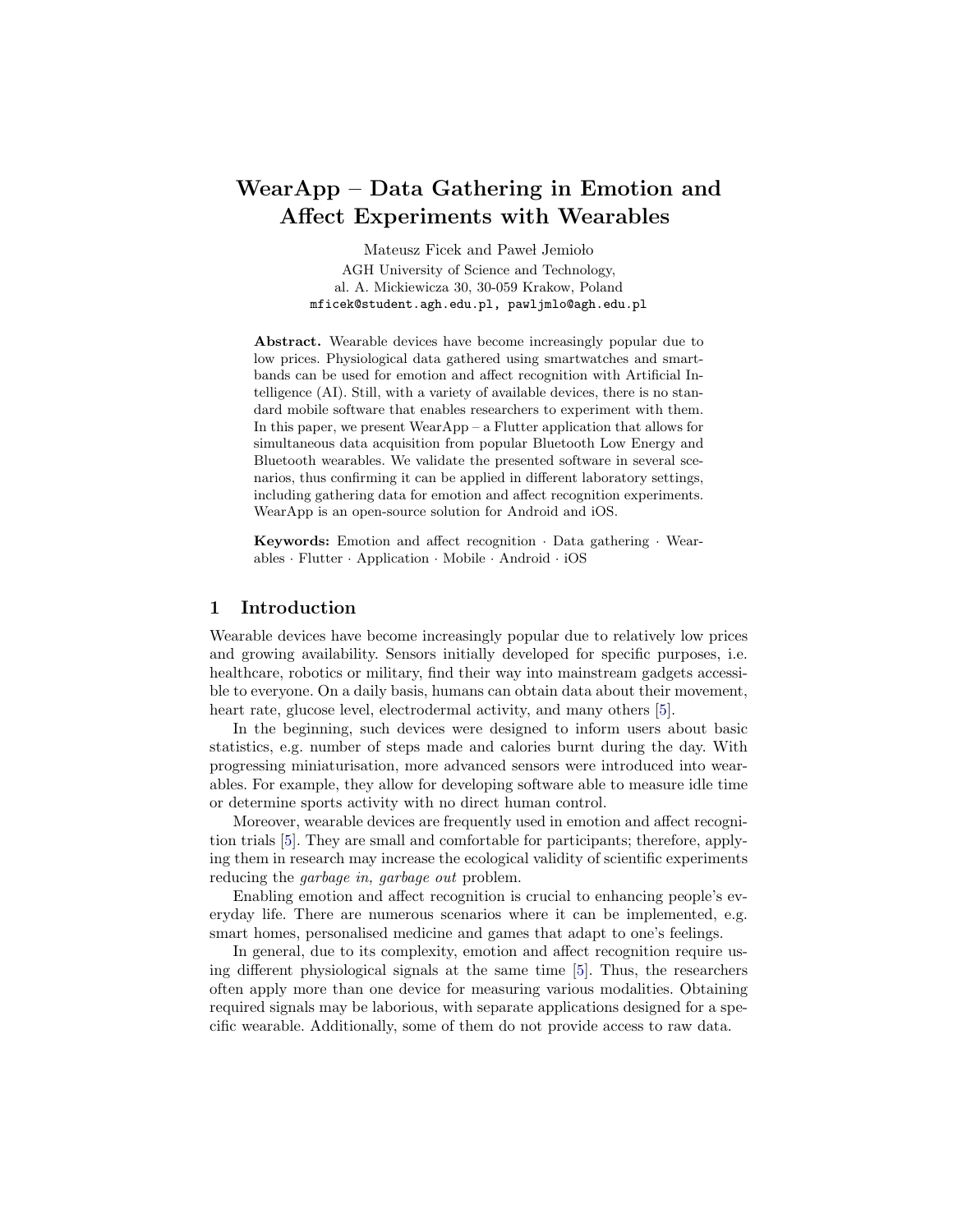#### Mateusz Ficek and Paweł Jemioło 228

In this paper, we aim to present an open-source Flutter application for iOS and Android that may be used for flexible data gathering in experiments with multiple wearable devices simultaneously.

## 2 Background

When manufacturing wearables, some limitations need to be addressed. First, the modest size of such devices forces implementing energy-efficient solutions. The use of communication protocols, e.g. NFC or Bluetooth, is necessary to ensure constant data exchange between wearable and main device (in most cases a smartphone) and eliminate the need for high-capacity memory [\[3\]](#page-3-1).

Modern wearables most often implement Bluetooth Low Energy (BLE) standard. Its major limitation is the data size that can be transferred in one moment. However, this constraint does not affect wearables since the data they send is on average 30 bytes [\[2\]](#page-3-2). The older protocol used in wearable gadgets is a classic Bluetooth. It uses considerably more battery when compared to BLE [\[6\]](#page-3-3).

Data exchange differs in presented technologies. Most devices follow the universal Generic ATTribute Profile (GATT) standard [\[6\]](#page-3-3). It defines how two BLE devices exchange data. However, some manufacturers tend to use custom made Bluetooth communication. These custom communication need to be handled individually based on producers' specifications. On the other hand, GATT allows for creating a unified approach for a broad range of devices.

Communication with wearable devices requires a Bluetooth module, universally used in smartphones. Current smartphones operate with iOS or Android operating systems. Both of those platforms have their advantages, but they require separately built applications. It causes an increase in resources and development time. Rather than creating applications with platform-intended languages, developers may use multi-platform frameworks. Flutter is one of them and supports writing applications for Android, iOS, and the web.

As the wearables are frequently used for gathering data in emotion and affect recognition experiments, the researchers incorporate them in different ways – using native manufacturers' applications and custom made ones. See the paper by Alpers and Benta [\[1\]](#page-3-4) for a comprehensive overview. However, there is still no standard open-source application for BLE and Bluetooth wearable devices that operates both on iOS and Android smartphones.

# 3 Presented approach

Based on our previous experiments within emotion and affect recognition [\[4\]](#page-3-5), we pre-specified requirements for the presented application: adding support for the new device should be facile; it needs to operate on iOS and Android; both classic Bluetooth and BLE devices need to be supported; raw data from a specific device should be recorded and saved in CSV file immediately after receiving it.

WearApp was written in Flutter with support for Android and iOS. The application consists of 3 main screens presented in Figure [1.](#page-2-0) First screen (starting from left) represents available devices with highlighted connected gadgets. The second and third screens present BLE and Bluetooth data gathering views. The fourth one sums up the number of gathered samples.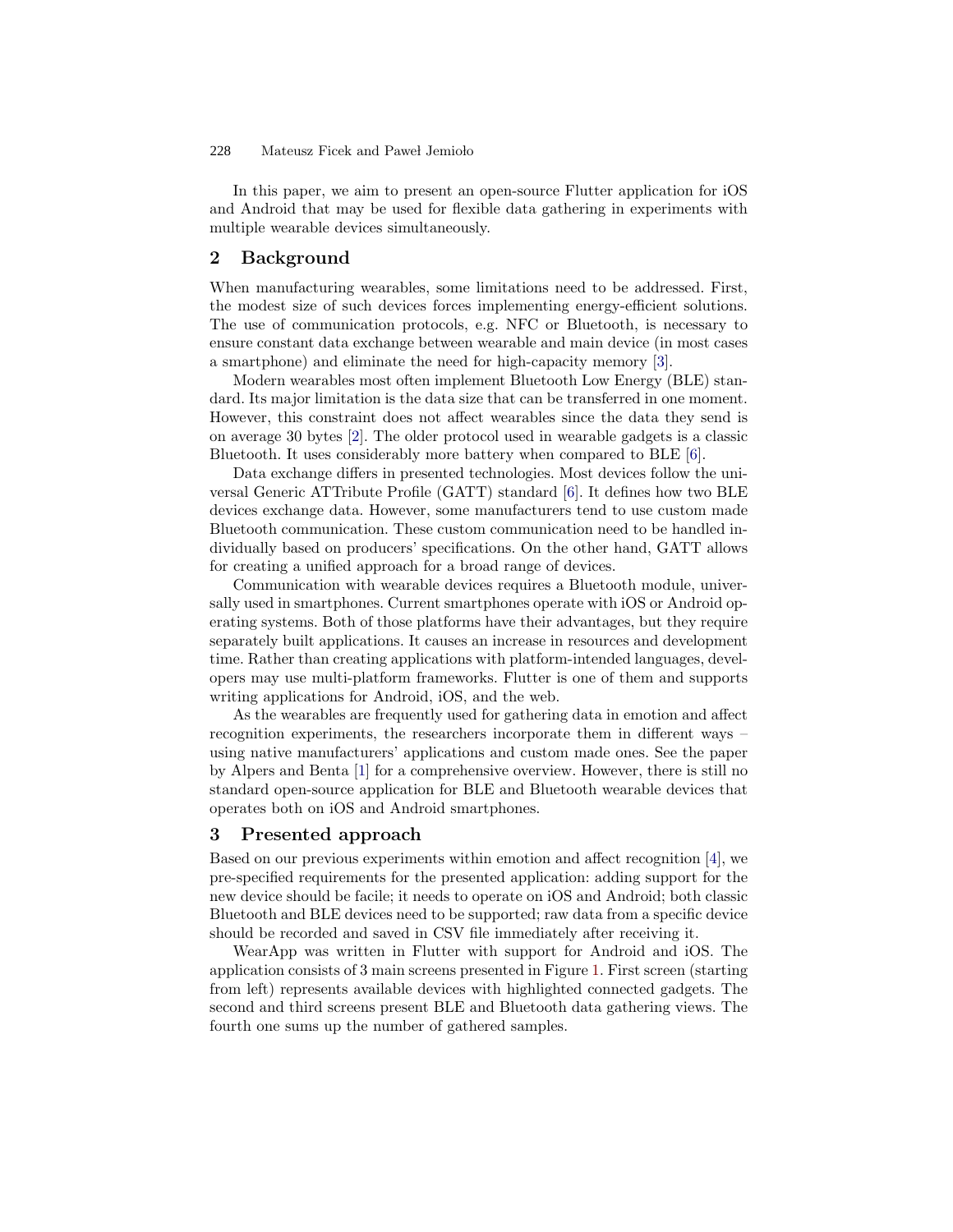#### WearApp 229

<span id="page-2-0"></span>

Fig. 1: Four screenshots of WearApp presenting device selection, data collection (BLE and classic Bluetooth) and measurement summary, from left respectively.

For BLE devices, WearApp, for now, supports heart rate values but can be easily expanded to handle more sensors. GATT services and characteristics work as a lookup table, so acquiring different data requires only reading information with a different ID. That can be achieved by extending BLEManager class.

After entering the app, the user is presented with a list of available devices. Pressing on one of them establish the connection with the selected equipment. Then, the user can proceed to the data gathering screen (*Proceed* button). Pressing Resume or Continue or Stop buttons toggle between working and paused states. End measure finishes acquisition from wearables.

As for BLE accessories, the user can connect to multiple devices at once. In the visualisation area, information about the selected accessory is presented. The data include battery level, last measured heart rate, a chart with the last 300 measures, maximum and minimum heart rate, and measurement duration. There is also a drop-down button that enables switching between accessories.

As for Bluetooth equipment, the software currently supports Bitalino device. WearApp can be easily expanded to handle more devices, as it only requires implementing connection protocol with new gadgets in the BluetoothDevices class and calling existing functions that visualise and save acquired data. Adding support for more BLE sensors in code is not mandated as it works out of the box thanks to implemented standards. As for visualisation, the user can switch between possible input charts for every simultaneously acquired input signal.

Collected data is instantly saved to a CSV file. After creating a new file in smartphone storage, each sample received from the device is converted and added at the end of a file. Every entry is converted to a row, including measurement ID, gathered data, and sample date. After the acquisition, the created document can be saved with a custom name, e.g. person ID and shared.

The code of this application, as well as Android installation files, are available on GitHub: <https://github.com/mateuszFicek/wearapp>.

### 4 Results

We tested the presented application in several different scenarios involving: acquiring connection between devices, connection stability, and reading and quality of gathered data.